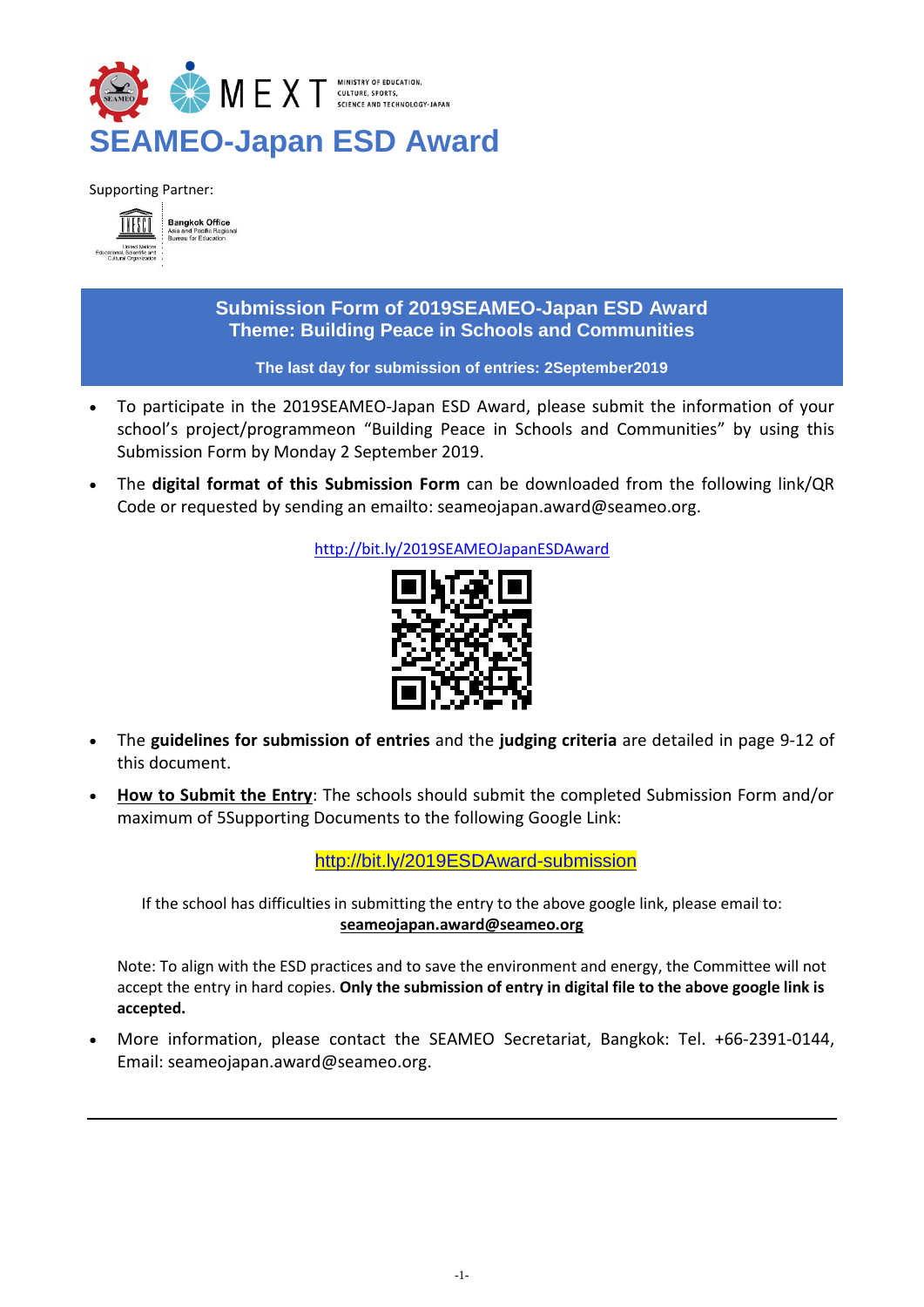# **PART I: Details of Your School**

- **1. Name of your school:** Thammasakol Hat Yai School for the Blind
- **2. Full address:** 76 Moo 1 Soi Suthham, 41 Petchkasem Road, Khuan Lang Sub-district, Hat Yai District, Songkhla
- **3. Postcode:** 90110 **4. Country:** Thailand
- **5. School's telephone number (country code+city code+telephone number):** (+66) 074-385455
- **6. School's fax number (country code+city code+fax number):** (+66) 074-385457
- **7. School's email Address:** 
	- **8. Name of the Head Master/Principal/School Director:** Mr. Waearong Salaeh
- **9. Name of the Teacher Coordinator:** Kholeeyoh Longmoma
- **10. Email address of the Coordinator:** yoh.060@gmail.com
	- **11. School website (if available):** http://cfbt.or.th/sk/
- **12. Educational level (Such as Kindergarten 1 to Grade/Year 9):** Kindergarten 1 to High School
- **13. Total number of teachers in your school:** 13
- **14. Approximately number of teachers participated in this programme:** 13
- **15. Total number of students in your school:** 73
- **16. Approximate number of students participated in this programme:** 73

## **PART II: Information about the School's Programme**

**The information of part II from no.1 to 13should be no longer than nine (9) pages long**of A4 in total. The information should be written in Times New Roman font, 11-12 point size.

1. Title of the school's programme

Educational Administration Program on Multiculturalism by Thammasakol Hat Yai School for the Blind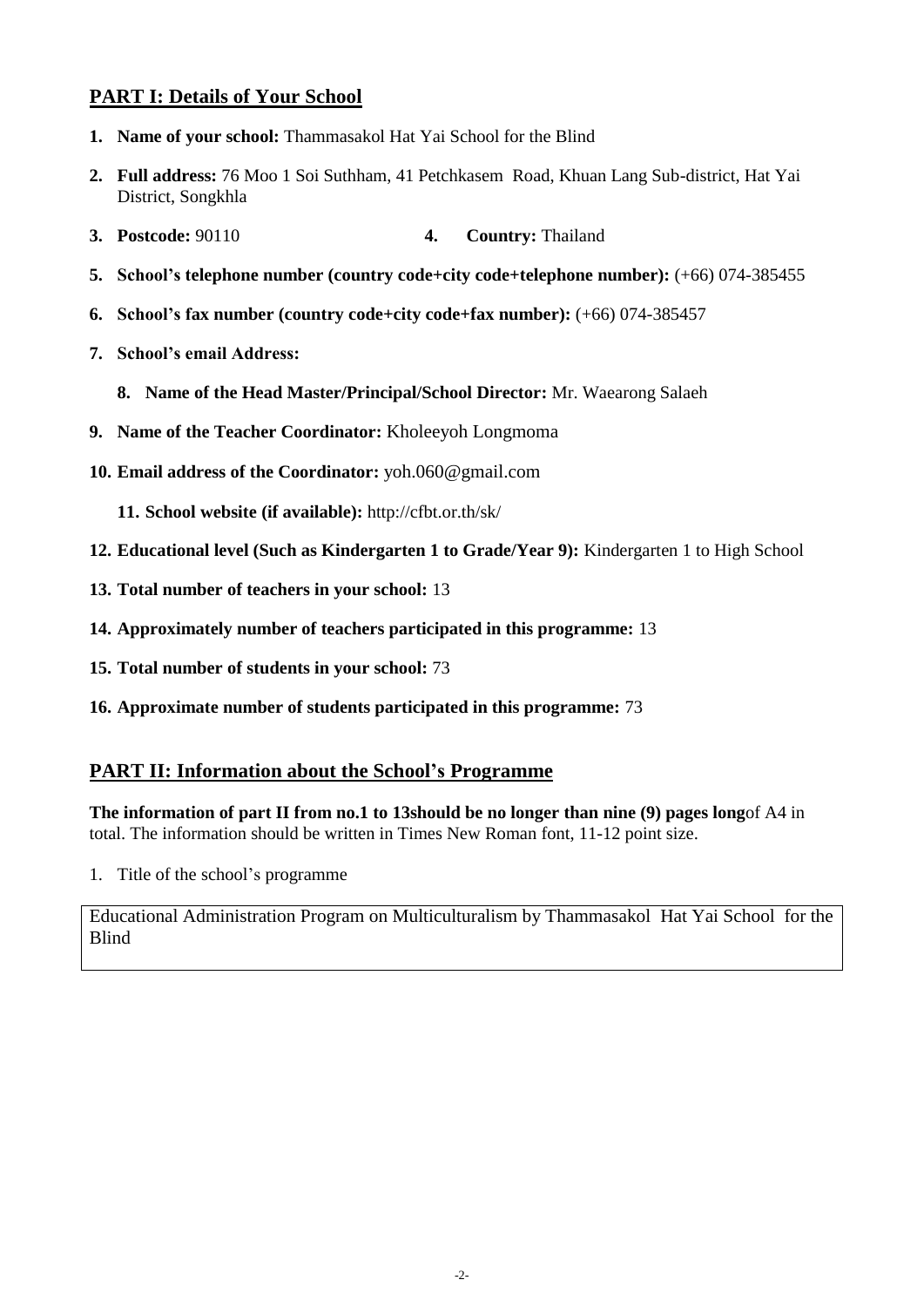2. Summary of the programme (one half to 1 page of A4 sheet size)

Thammasakol Hat Yai School for the Blind is a boarding school for visually impaired students. The student population is composed of Muslims and Buddhists. The population of administrators and staff has the same kind of diversity when it comes to religion. For this reason, Thammasakol Hat Yai School for the Blind designed an educational administration program that ensures inclusivity and harmony in spite of the differences and diversity. The educational administration program of Thammasakol Hat Yai School for the Blind on multiculturalism can be summarized in 4 main points:

#### 1. Participatory Management

Everyone in the school are given the opportunity to take part in making decisions about work and implementation of the lessons and school projects. Thammasakol Hat Yai School for the Blind works on the development of school based on the ideas, beliefs, languages, traditions and cultures of personnel and students who make up the school.

## 2. Reducing Prejudice

The diverse religious and cultural background of the visually impaired students at the school suggests the prejudices they have towards other people's beliefs, religions and customs which they may have acquired from their family. For this reason, the school instill the values of respect, freedom and unity through interdisciplinary and collaborative activities in the classroom so that tolerance of difference can be cultivated. The school also conducts activities among personnel at least once a month focusing on awareness of ethnic differences and how to foster teamwork in spite of these differences in order to work together in accomplishing the goals of the school.

## 3. Multicultural Collaborative Activities

Thammasakol Hat Yai School for the Blind designs activities for students to respect other cultures and religions. These activities include scout camps which builds teamwork among students and staff, organizing field trips and important occasions such as Father's Day and Mother's Day. Most importantly religious-related activities are also recognized at the school.

## 4. Employing Diverse Personnel

In personnel administration, the school has a policy of recruiting and selecting a variety of personnel to work in the school regardless of race, gender, religion and physical condition. Everyone is given the chance to be part of the school and the curriculum and school projects are not monopolized by a certain religion or beliefs.

## 5. Facilities for students and personnel to freely follow their beliefs

Thammasakol Hat Yai School for the Blind built a prayer room for Muslims and another prayer room for Buddhists for students and personnel to practice their religious customs. These facilities do not only allow people of different religions to practice their rituals but also expose them to a religion that is different from theirs.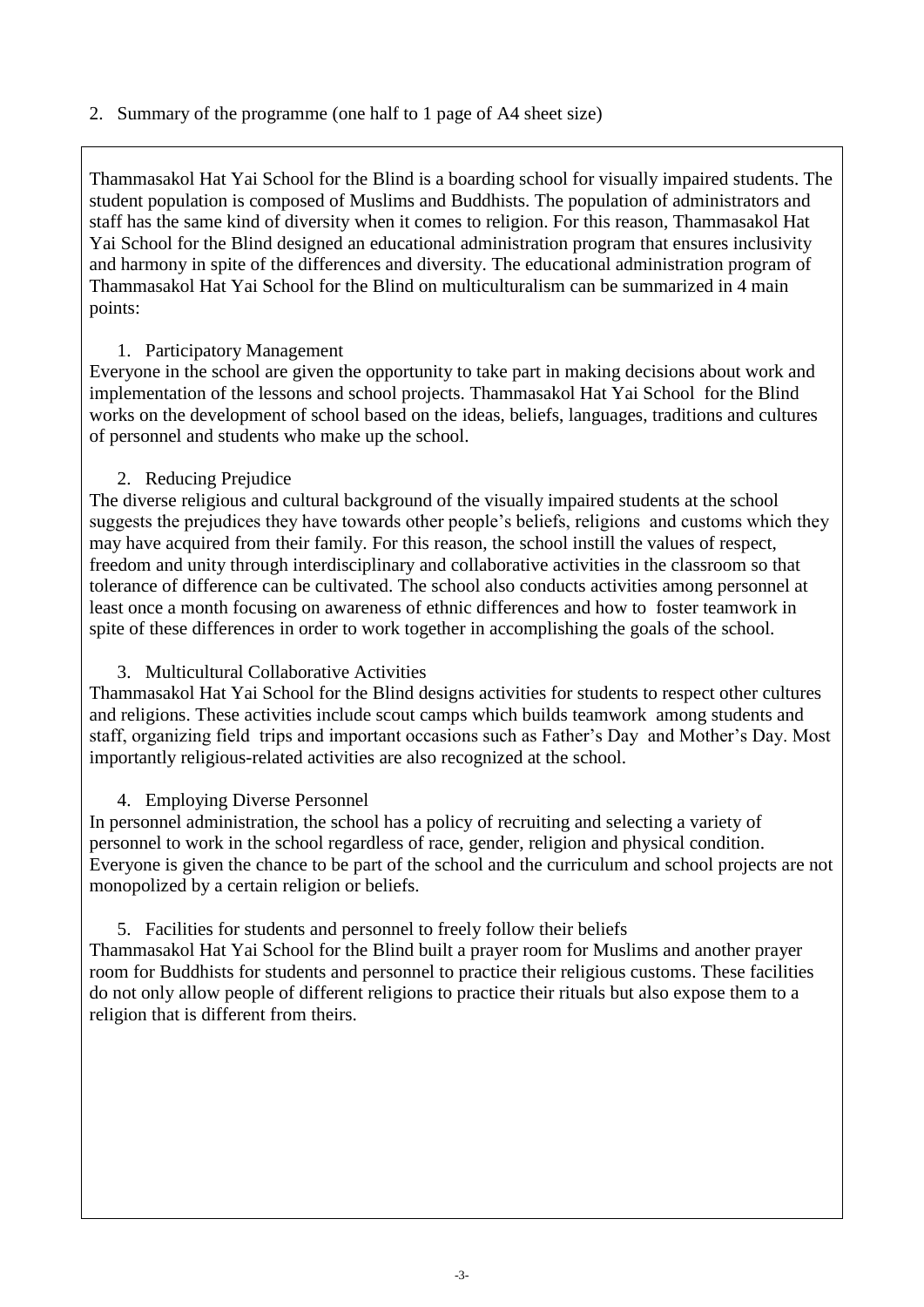6. Background information or reasons why the school created this programme

Thammasakol Hat Yai School for the Blind is located in the province of Songkhla where there is a significant number of Muslims living in the area together with Buddhists and people of other religions. The community around the school is home of temples, mosques and religious schools. The desire for harmony in spite of the diversity of the community around the school is the inspiration behind the creation of the Educational Administration on Multiculturalism by Thammasakol Hat Yai School for the Blind.

## 7. Objectives/goals of the programme

The program aims to foster harmony and respect among people of different religions and mobilize them to collaborate in order to accomplish the mission of the school.

8. Period of the time when the programme was/has been started

The program started from 2005 until the present

9. Key knowledge, skills, attitudes/values and behaviors that you expect develop from this programme

The program aims to cultivate a culture of inclusion, respect for diversity, awareness and refusal of discrimination and unity towards achieving development.

10. Activities (Strategies, activities, steps for implementation) This part is important – please clearly explain all related strategies and activities that the school has implemented and brief information of each strategy/activity). Details of each activity can be attached as a part of supporting documents.

The Educational Administration Program on Multiculturalism by Thammasakol Hat Yai School for the Blind involves the following:

1. Consultation on creating projects and school activities

-Personnel regardless of religions have a voice in creating lessons, and deciding on what activities and projects should the school implement. This is to ensure that none of the religions and customs are being violated by the projects.

2. A meeting with the administrators and staff is held at least once a month to strengthen the teamwork in achieving the goals of the school.

3. Collaborative and interdisciplinary learning activities are designed in order to

4. Serving the religious education of the students

-The school holds evening lessons on Al-Quran for the Muslims and Dhamma lessons for the Buddhist in order to learn their religion.

5. Interfaith dialogue in planning celebrations including religious-related activities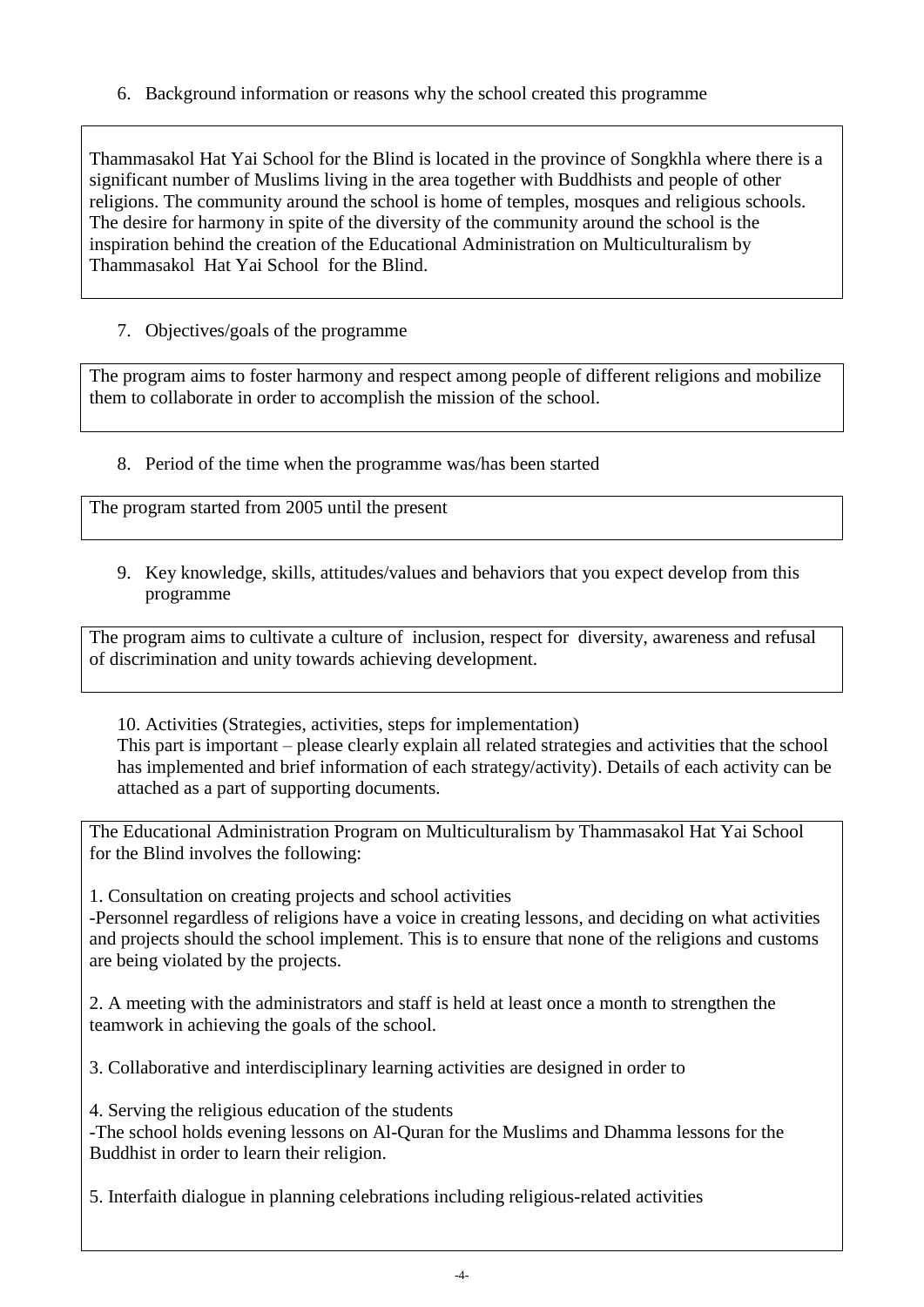11. Teaching and learning approaches/strategies that the school has integrated for peace education.

All teachers are involved in planning the lessons and religious factors are considered in implementing lessons and school activities to ensure that none of the customs is violated.

12. A) Participation with the community (How the school and community work together in planning and implementing the school programme)

The school does not only work only work on inclusion regardless of religion but also inclusion regardless of disability. The school integrates the visually impaired students in the mainstream schools. The school promotes awareness on people with visual impairment in the community and mainstream schools in secondary and higher education where the visually impaired students are admitted.

B) Engagement of partners in community and their roles/contribution (Please provide the name of your partners in this programme and their roles/contributions)

| <b>Name of Partners</b>          | <b>Roles and Contributions</b>                              |
|----------------------------------|-------------------------------------------------------------|
| The Christian Foundation for the | Coordinate with people in the community to donate,          |
| Blind (CFBT), Songkhla Branch    | volunteer and get involved with the activities and projects |
|                                  | of Thammasakol Hat Yai School for the Blind                 |
|                                  |                                                             |
|                                  |                                                             |
|                                  |                                                             |
|                                  |                                                             |

(Please add more row if it is necessary)

13. Activities that the school, students and teachers have contributed to the community

The school has work with the community in promoting education for youth from different religions and youth with disability. The school also promotes the program on multiculturalism and inclusion of persons with disability by involving the parents of the visually impaired and their teachers in the mainstream schools. The school provides training on the needs and the abilities of the visually impaired students.

14. Programme for monitoring and evaluation mechanisms and summary of results

Monitoring and evaluation mechanisms:

The school administration conducts an evaluation on the implementation of the lessons, programs and activities every month.

Summary of results:

Thammasakol Hat Yai School for the Blind is an example of a diverse community working for inclusion regardless of religion and disability. It was able to create a community that successfully achieve goals in spite of the differences of people composing it. The program on multiculturalism has been working since 2005.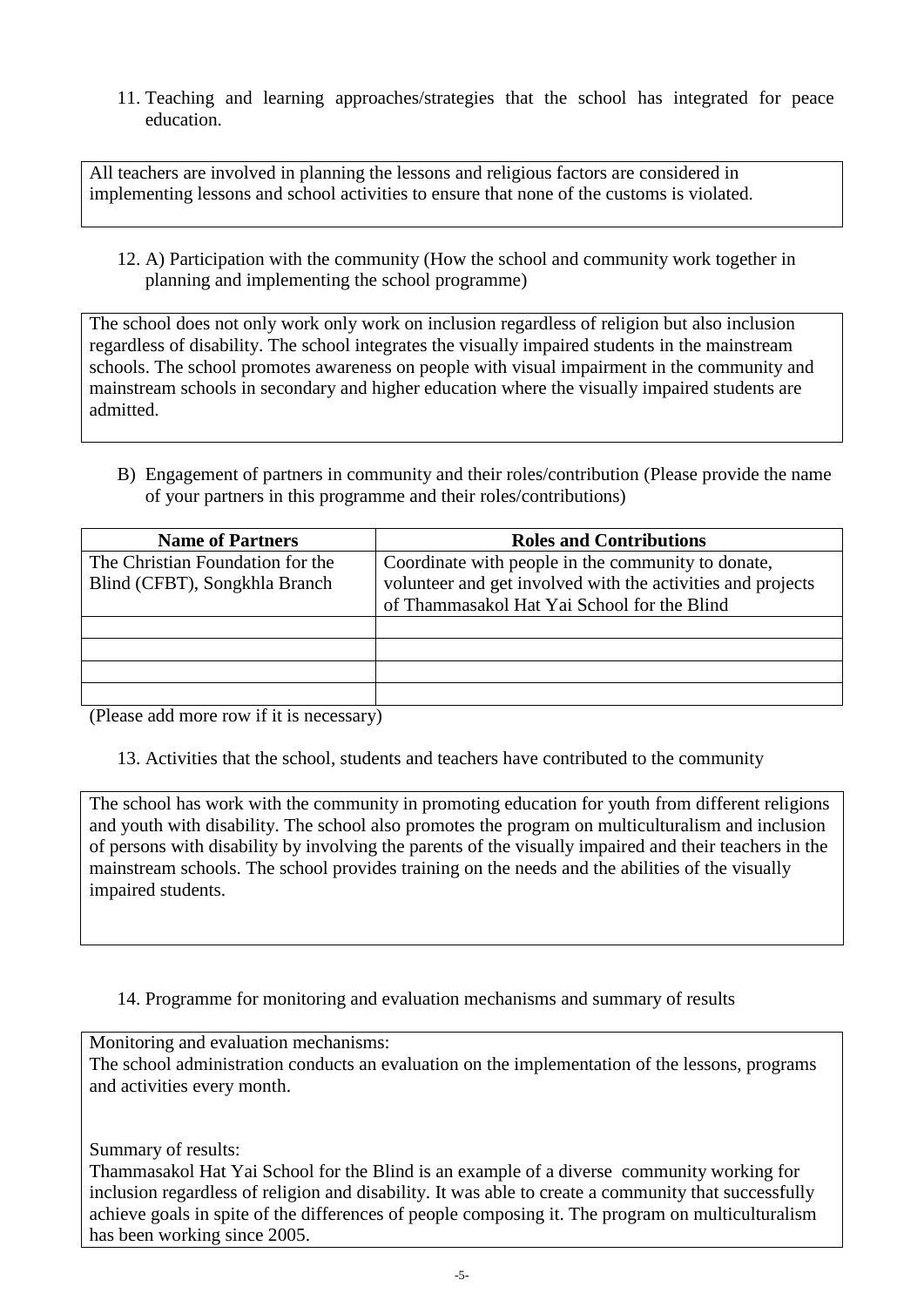15. Resources used for programme implementation

The resources used for programme implementation are provided through the voluntary service and financial contribution of donors in the community.

16. Benefits/Impacts/positive outcomes of the programme to students, school and the wider community

Thammasakol Hat Yai School for the Blind is able to create an effective program that has been bringing people of different religious background to work together in advocating for the inclusion of persons with disability in the community specifically the persons with visual impairment. To capsulize it, Thammasakol Hat Yai School for the Blind create a program of inclusion of religions in order to create inclusion of persons with disability in the community.

17. Interrelationship of the school programme with other Sustainable Development Goals (SDGs)

(Please refer to page 2 in the Information Note or [https://sustainabledevelopment.un.org/sdgs\)](https://sustainabledevelopment.un.org/sdgs)

The program includes Goal 1 which focuses on peace, justice and strong institutions and Goal 4 on inclusive and equitable education

18. Plan for sustainability and plan for scaling-up/expansion แผนเพื่อความยั่งยืนและแผน

Plan for sustainability:

Thammasakol Hat Yai School for the Blind focus on value integration in lessons from early education and reinforce it in higher level of education in order to create good behavior among students that they can pass to their friends and other people in the community.

Plan for scaling-up/expansion:

Thammasakol Hat Yai School for the Blind plans to collaborate with organizations working on other disabilities that also shares the vision of achieving harmony in spite of religious and cultural diversity.

19. Achievements from the school's programme "Building Peace in Schools and Communities"

The school is able to create successful activities and has encourage other mainstream schools to participate in the endeavor. The program has reduced conflict among personnel and also students.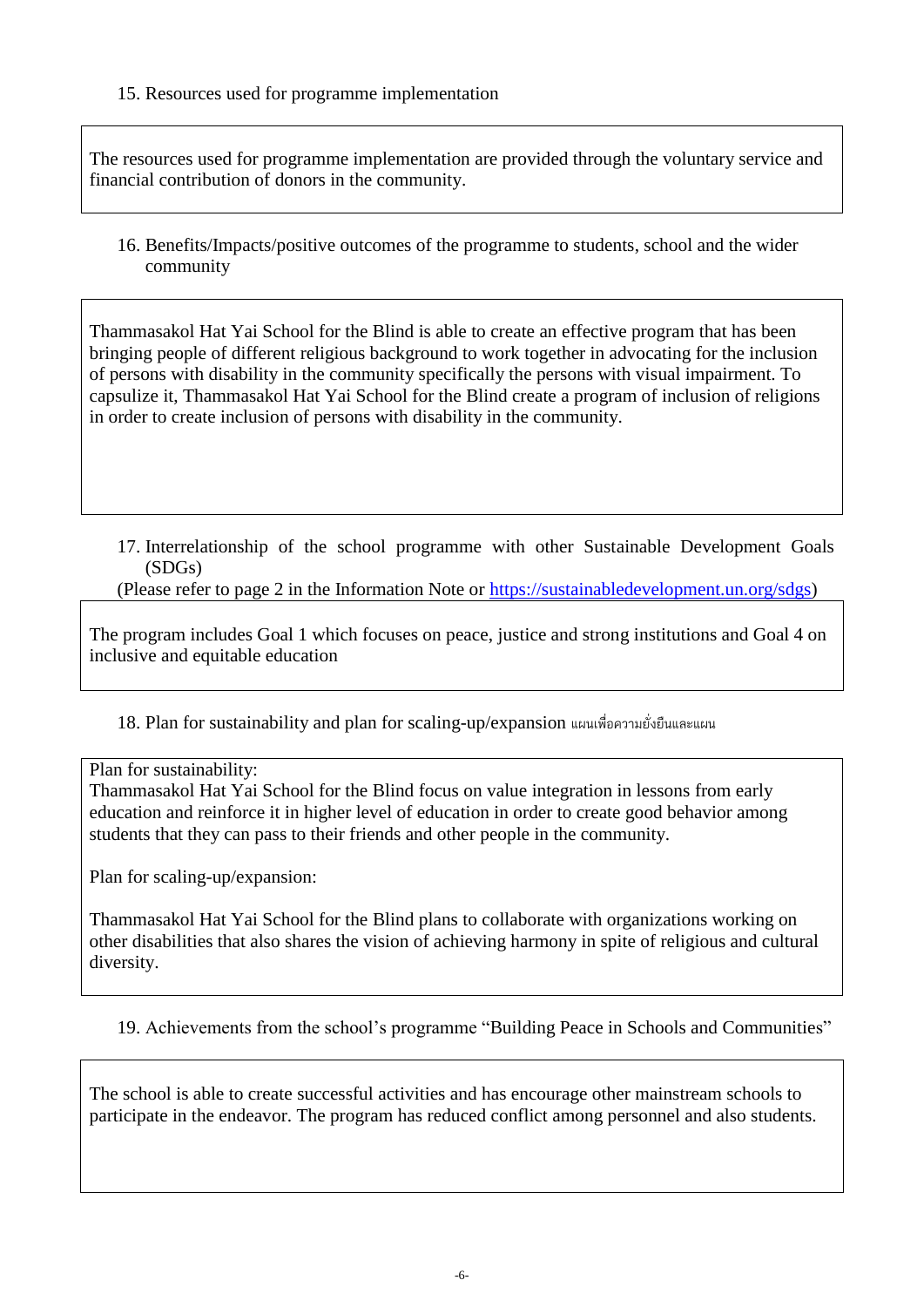20. List of supporting documents such as a copy of the school operational plan or school management plan, action plan, learning/ teaching materials, lesson plans, samples of student worksheet, manuals, etc.

If the supporting documents are in the local language, please provide a brief description in English language.

A maximum of 5 Supporting Documents are required can be submitted to the provided google link.

```
Document 1) (File name)………. 
Document 2) ……………..
Document 3) …………….. 
Document 4) …………….
Document 5) ………………
```
21. Photos related to the activity/programme (Maximum of 5photos with captions in English)

**Photo 1: Activity with sighted students from the mainstream schools**



**Photo 2: Teacher's Scout Camp and Team Building**